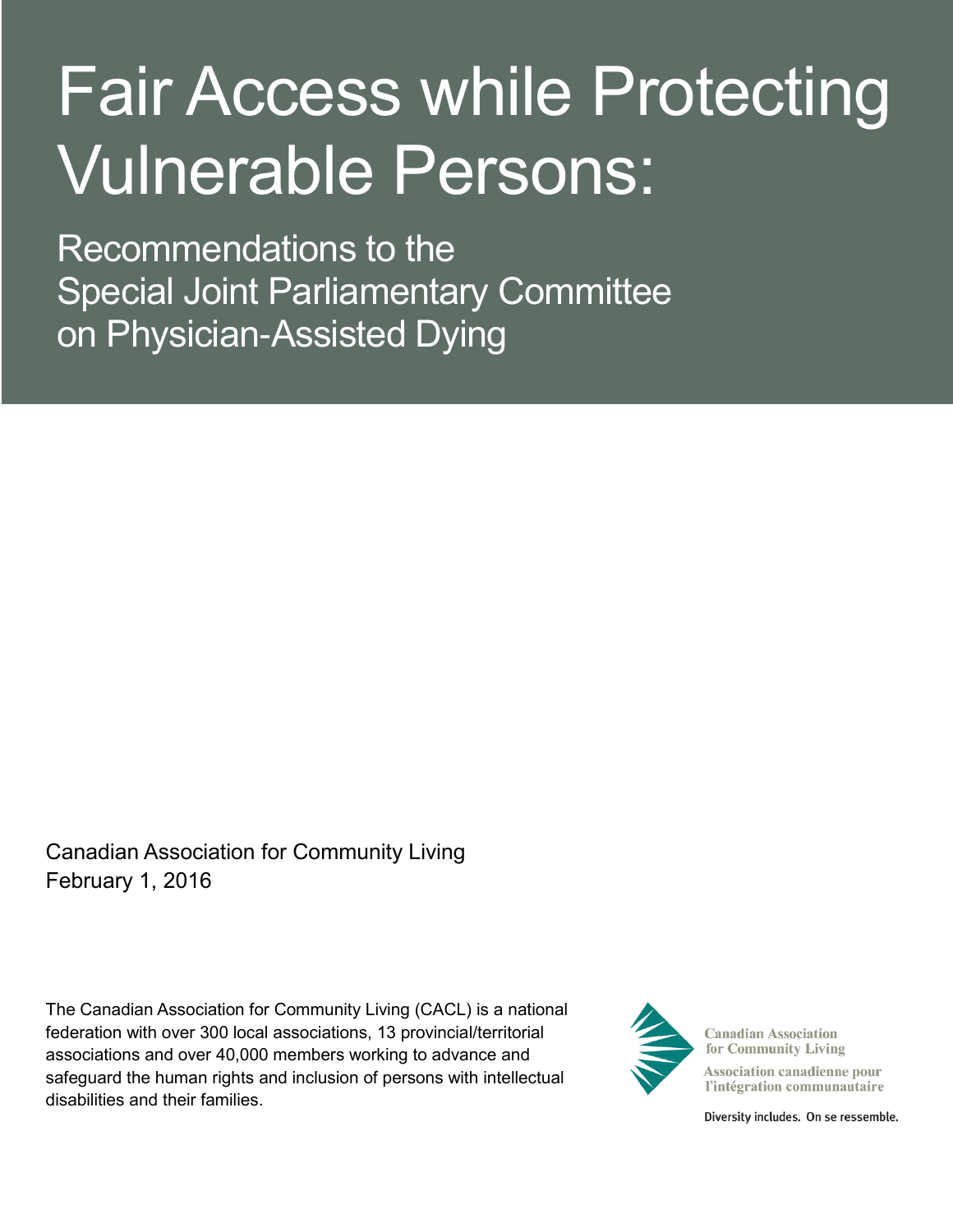# Table of Contents

| А. |  |
|----|--|
| В. |  |
|    |  |
| 1. |  |
| 2. |  |
| 3. |  |
| C. |  |
| 1. |  |
| 2. |  |
|    |  |
|    |  |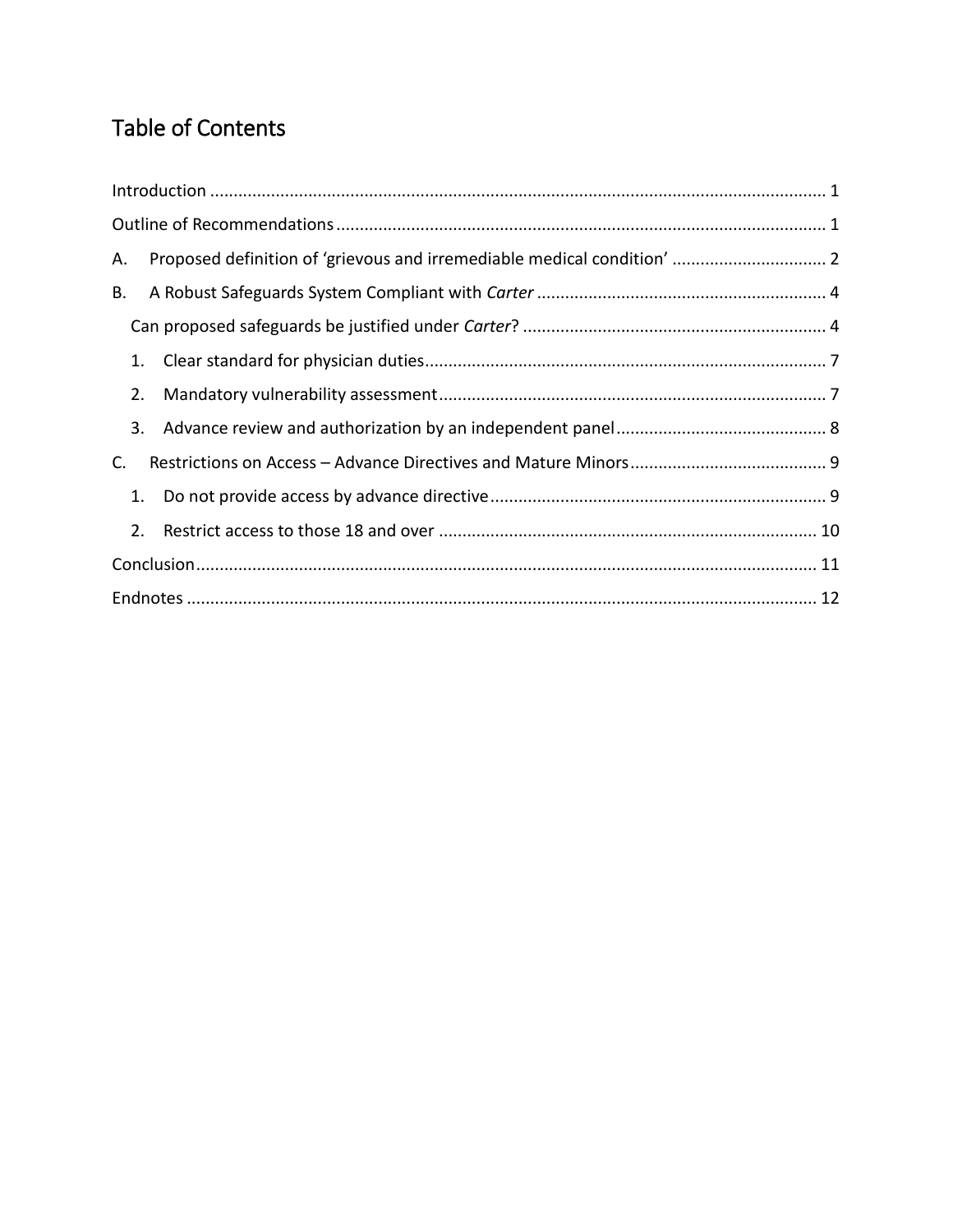# <span id="page-2-0"></span>**Introduction**

The relationship between the prohibition on assisted suicide, and its animating social purpose to protect life and guard against its taking, was fundamentally re-drawn in the Supreme Court of Canada decision in *Carter*. Much more than a new stop on the 'continuum of care', introducing a system for physician-assisted suicide and voluntary euthanasia (PAS/VE) requires a profound transformation of health and criminal law in Canada.

This transformation takes place at the dawn of an era where vulnerability and fragility will become more pervasive than ever before, by virtue of a rapidly growing proportion of Canadians with disabilities and older persons. Households, health care and community support systems, our social landscapes and cultural imaginations are all undergoing radical change as a result. We must not let the value of an individualist autonomy be our exclusive guide in this moment, or overtake the critical decisions Parliament must now make. We must use this opportunity to deepen our understanding of our fundamental interdependence, of an autonomy always lived in relationship, dependence, trust and care with others. It is only in a shared community of such understanding that we can greet the growing number of Canadians living vulnerable and fragile lives, with equal respect, dignity and inclusion.

These are the starting points for our recommendations.

# <span id="page-2-1"></span>**Outline of Recommendations**

The Supreme Court specified in *Carter* four legal criteria that must be met in authorizing requests for PAS/VE:

- An adult with a grievous and irremediable medical condition;
- Enduring suffering caused by the condition, and that is intolerable to the adult in the circumstances of his or her condition;
- Decisional capacity and legal competence to make the request and consent to the lethal substance; and
- Not being vulnerable to being induced to commit suicide in a time of weakness.

Under *Carter* **all four criteria must be met**. No criterion is more important than another. The system must have the procedures, the duties, and the criminal liabilities clearly defined and specifically laid out to ensure patients, physicians, and provincial-territorial health care authorities and regulators can comply.

Our recommendations to Parliament for this purpose are divided into three main sections:

- A. Proposed definition of 'grievous and irremediable medical condition'
- B. A robust safeguards system compliant with *Carter*
- C. Restrictions on access not through advance directives, nor to mature minors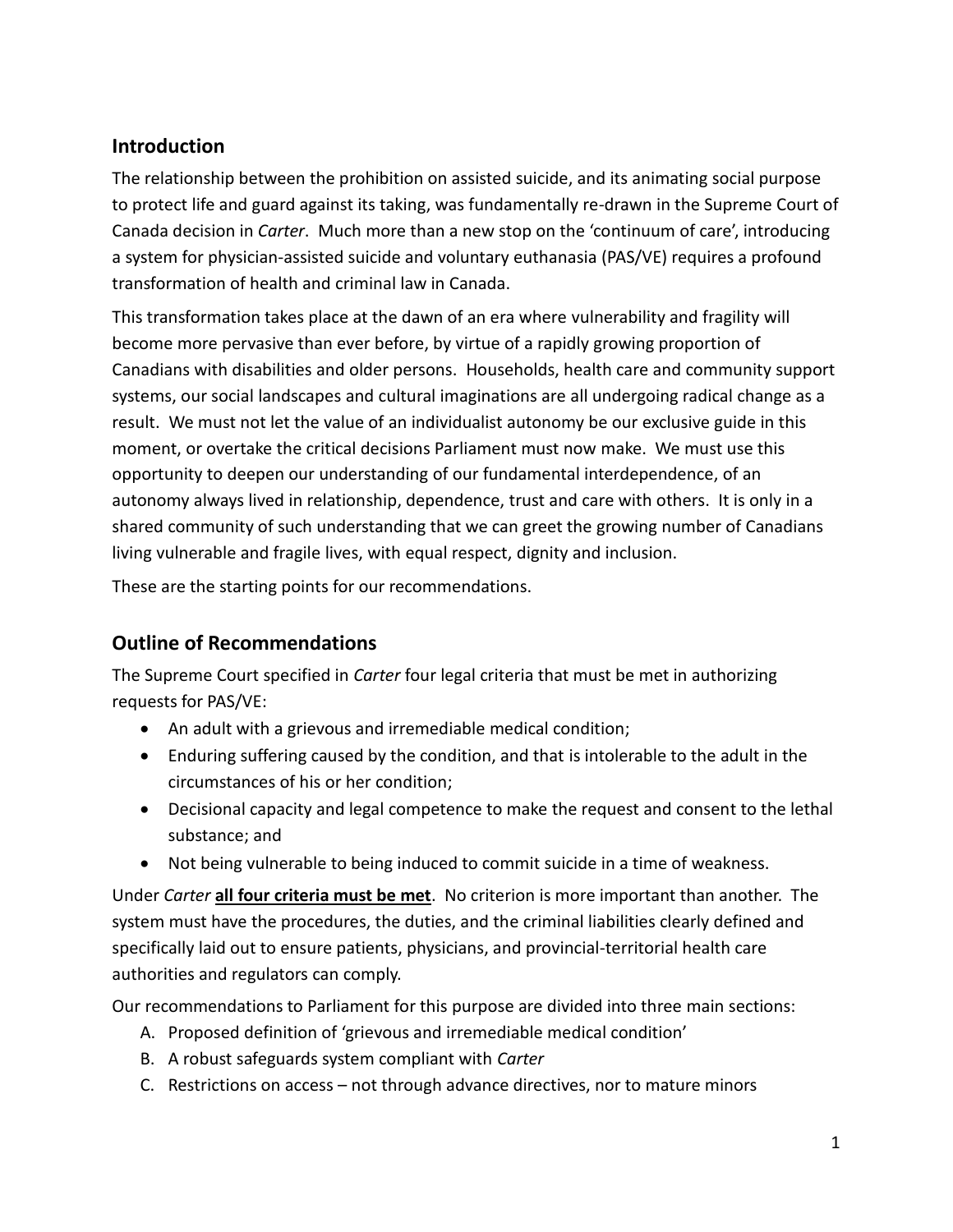# <span id="page-3-0"></span>**A. Proposed definition of 'grievous and irremediable medical condition'**

We recommend that Québec's Bill 52 provide the starting point for the definition of grievous and irremediable medical condition: incurable serious illness; advanced state of irreversible decline in capability; and, suffering from constant and unbearable physical or psychological pain which cannot be relieved in a manner the person deems tolerable.

In order to ensure compliance with the *Carter* decision, we also recommend adopting the clarifications in the definitions of 'grievous and irremediable medical condition' presented in the 'Draft Federal Legislation to Amend the Criminal Code to be Consistent with *Carter v. Canada (Attorney General)* 2015 SCC 5" prepared by David Baker and Gilbert Sharpe. The Draft defines these terms as follows:

- "Grievous" means a condition or disease experienced by a Patient who is at the end of life and in an advanced state of irreversible decline in capability, which notwithstanding the availability of insured services and quality of life care, is capable of causing constant and unbearable physical or psychological suffering which cannot be relieved in a manner that the Patient deems tolerable;
- "Irremediable" means a terminal disease that is incurable and has been medically confirmed by a Physician, and will by evidence-based medicine and using reasonable judgment, produce death.

We make this recommendation for five main reasons:

1. **Not defined by the Supreme Court but consistent with the trial decision**

The definition is consistent with the trial judge's modification of the plaintiff's original definition, to include only those conditions that left the person in "advanced state of weakened capacities", with "no chance of improvement" and specific exclusion of those who are "clinically depressed" or whose source of intolerable suffering is "psychosocial" [at paras. 1390-91]. In granting the constitutional exemption to Ms. Taylor, the trial judge made explicit that a main criteria was that Ms. Taylor be "terminally ill and near death, and there is no hope of her recovering" [at para. 1414]. Although the Supreme Court of Canada did not define grievous and irremediable, the fact that it adopted the trial judge's terminology without comment, offers a strong inference that it found the trial decision definition and criteria valid. Otherwise, the Court would likely have altered or rejected it.

#### 2. **Reflects the parameters of the declaration in the Supreme Court decision**

Throughout its decision the Supreme Court stresses that the reasons for invalidating the total prohibition are grounded in circumstances like those of Ms. Taylor, and the Court explicitly rejects that conditions "such as euthanasia for minors or persons with psychiatric disorders or minor medical conditions", would fall "within the parameters suggested in these reasons." [para 111]

3. **Consistent with the policy objective of the prohibition and its 'animating social values'**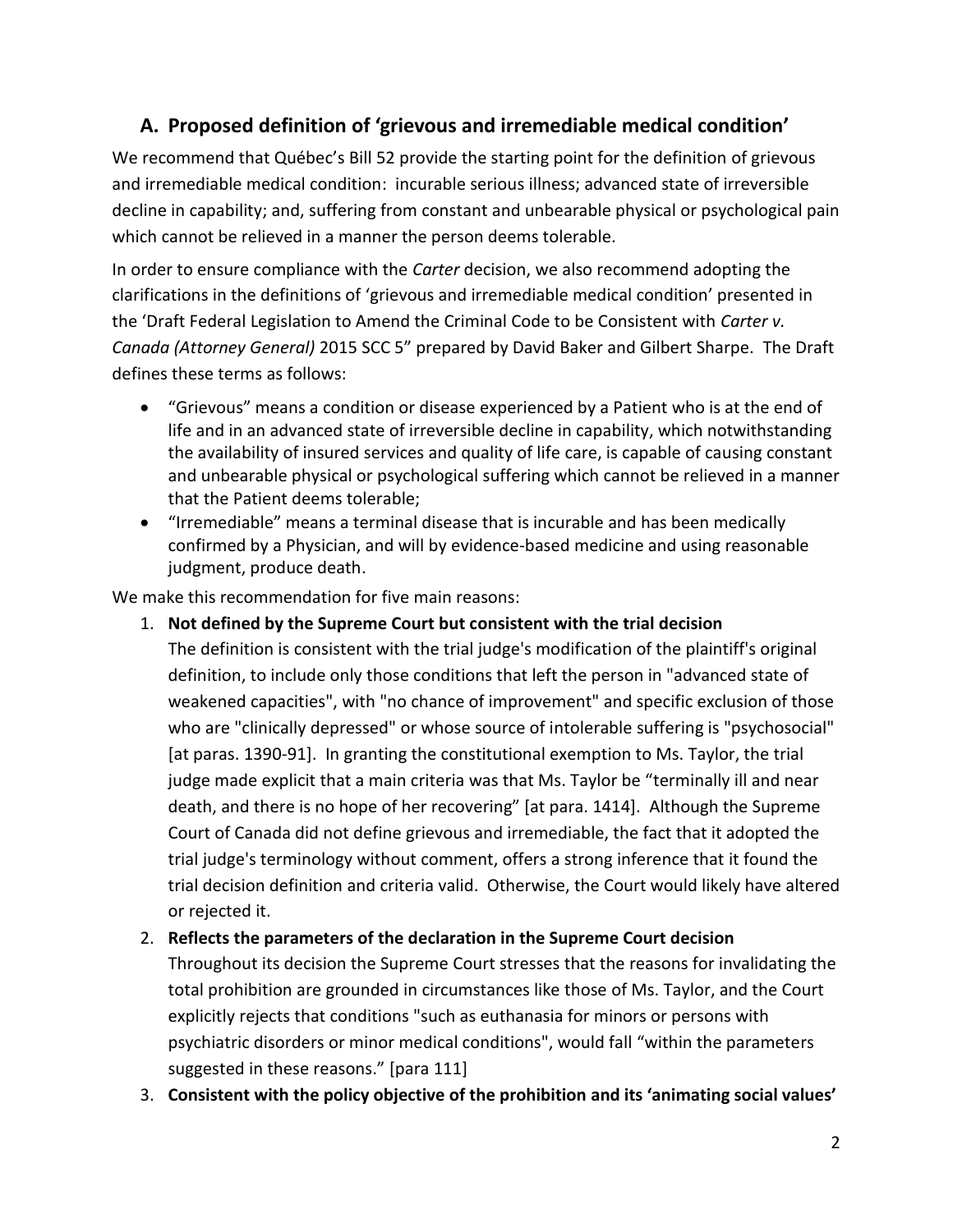Both the Supreme Court of Canada and the trial judge quote *Rodriquez* to distinguish between the objective of the prohibition to protect persons who are vulnerable to being induced to commit suicide, and its underlying values. In its decision, the Supreme Court refers to "the preservation of life" as an "animating social value" underlying the objective (at para. 76). Justice Smith references the state interest in the protection of life and the *Charter* value that life should not be taken, to ground the objective of the prohibition (at para. 1190). To that end, she quotes Justice Sopinka's statement in *Rodriguez* where he reflects on the purpose served by the prohibition:

"In upholding the respect for life, it may discourage those who consider that life is unbearable at a particular moment, or who perceive themselves to be a burden upon others, from committing suicide."[para. 608 in Rodriquez]

Thus, the exceptions to the prohibition should be strictly limited to end of life medical conditions. To provide state-sanctioned 'taking of life' of people with mental health, intellectual, cognitive or other disabilities, who do not otherwise have terminal conditions, would be a profound violation of these values. The value of autonomy is important, but it does not trump all other values that Canadians hold dear, and that we rely on our governments to protect.

- 4. **Provides clearer parameters for designing safeguards than a wide open definition would allow –** Absent the parameters provided in the Quebec legislation and the proposed amendments in the Baker/Sharpe draft, there would be significantly increased risk that persons who are vulnerable to being induced to commit suicide in a time of weakness would die wrongful deaths under the system. Clearly defining grievous and irremediable along the lines proposed by Baker and Sharpe provides the guidance needed in designing and managing a safeguards system, specifically with respect to: clinical diagnosis of grievous and irremediable conditions and attendant enduring and intolerable suffering; capacity assessment; the informed consent process; and, vulnerability assessment. This is a more cautious approach than some would advocate, but it is cautious for good reason and justified by the animating social values *Carter*  recognizes.
- 5. **Strong public support and early adoption in Québec –** Extensive consultation and public dialogue in Quebec led to the eligibility criteria defined in Bill 52, and it was adopted by a large majority in the National Assembly. The data from the federal panel survey of almost 13,000 Canadians also suggests support for this approach. Depending on the question, an absolute majority or large plurality of respondents would restrict eligibility to life-threatening illness, and exclude mental health conditions.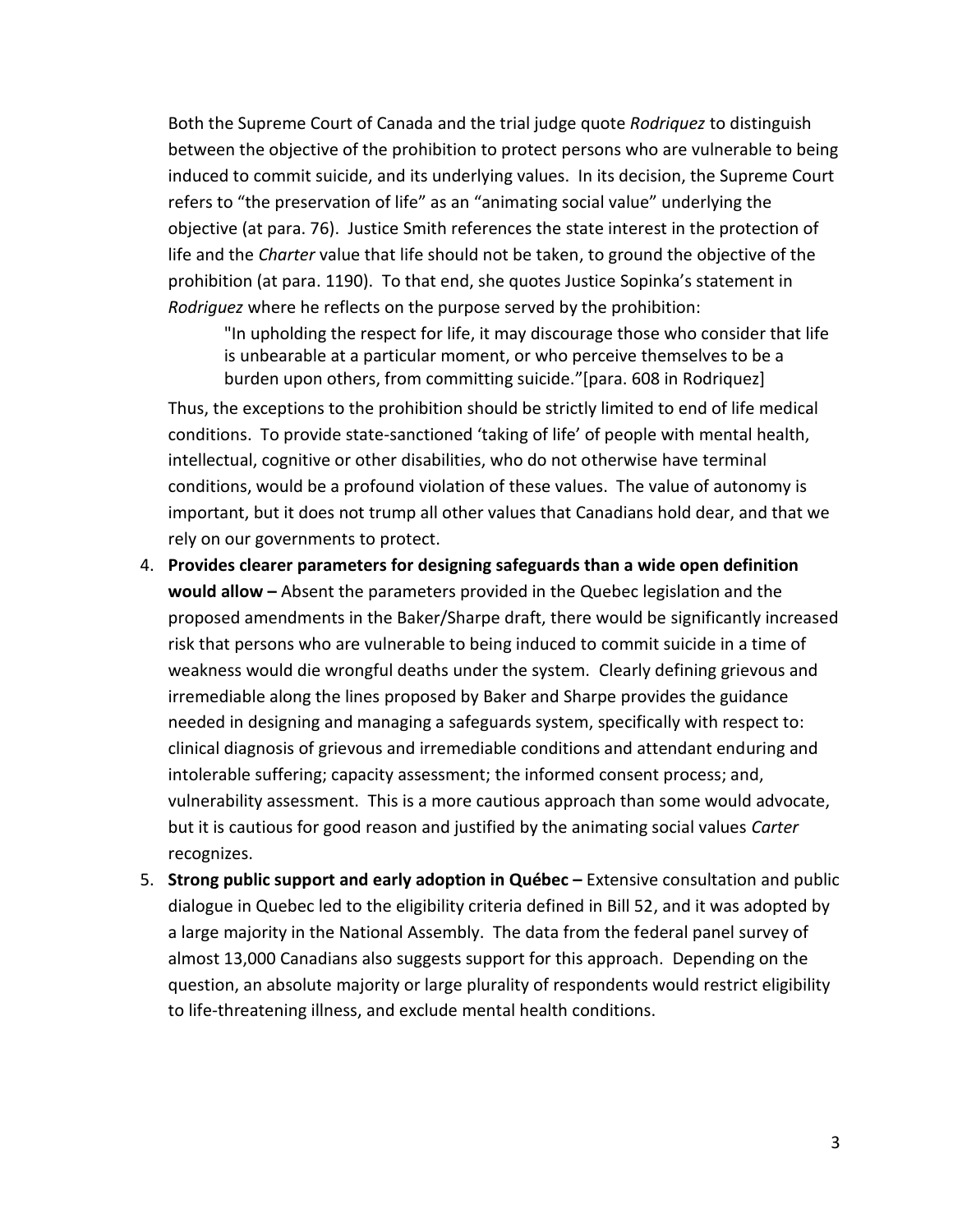# <span id="page-5-0"></span>**B. A Robust Safeguards System Compliant with** *Carter*

A safeguards system must achieve two policy objectives: 1) that adults have fair access to PAS/VE where legal criteria are met to justify an exception to the prohibition on assisted suicide; and, 2) that vulnerable adults are protected from being induced to access the system in order to commit suicide in a time of weakness. Core elements should include:

- **Assessment by two physicians, including an independent physician who is qualified by expertise regarding the patient's medical condition** to: diagnose the adult's medical condition; assess and address the suffering associated with it; present treatment options including all reasonable palliative care options; and assess risks of coercion and undue influence, the possibility of subtle influence, and the risks of unconscious biases.
- **Mandatory vulnerability assessment** to determine if factors unrelated to the medical condition are causing the suffering which motivates the request and, if so, what alternative courses of action could be considered. Such assessment must be designed to: screen for ambivalence; recognize the vulnerability of elderly persons to abuse and exploitation, recognize that persons with disabilities face prejudice and stereotyping; be alert to the risk of unconscious bias about the quality of life of a person with a disability; and require an assessment by a psychiatrist or registered psychologist where there are valid concerns a person is being induced or coerced, or questions about capacity.
- **Advance review and authorization** by an independent panel.

These core elements of a safeguards system are further outlined below. CACL has issued background papers on needed safeguards, including: "Assessing Vulnerability in a system for physician-assisted suicide and voluntary euthanasia."

#### <span id="page-5-1"></span>**Can proposed safeguards be justified under** *Carter***?**

The first question to consider is whether these proposed safeguards would be compliant with *Carter*. The trial judge's review of a large body of evidence points directly to need for each of these safeguard elements to be in place in order to protect vulnerable persons from being induced to commit suicide. Her conclusion that these safeguards *could* be established is affirmed in the strongest of terms throughout the Supreme Court decision.

There is an alternative view, which is that the Supreme Court concluded that the current capacity and consent processes in health care systems across Canada are sufficient safeguard to meet the two policy objectives. This seems a far too narrow and highly risky reading of the decision. If adopted as the basis for safeguards, as proposed by the 'Provincial-Territorial Expert Advisory Group (PTEAG) in its recommendation #20, it would almost certainly lead to the abuses the trial judge was convinced Canada could guard against. In fact, the Supreme Court clearly signals it will show deference to a complex and robust safeguards system established by Parliament, that: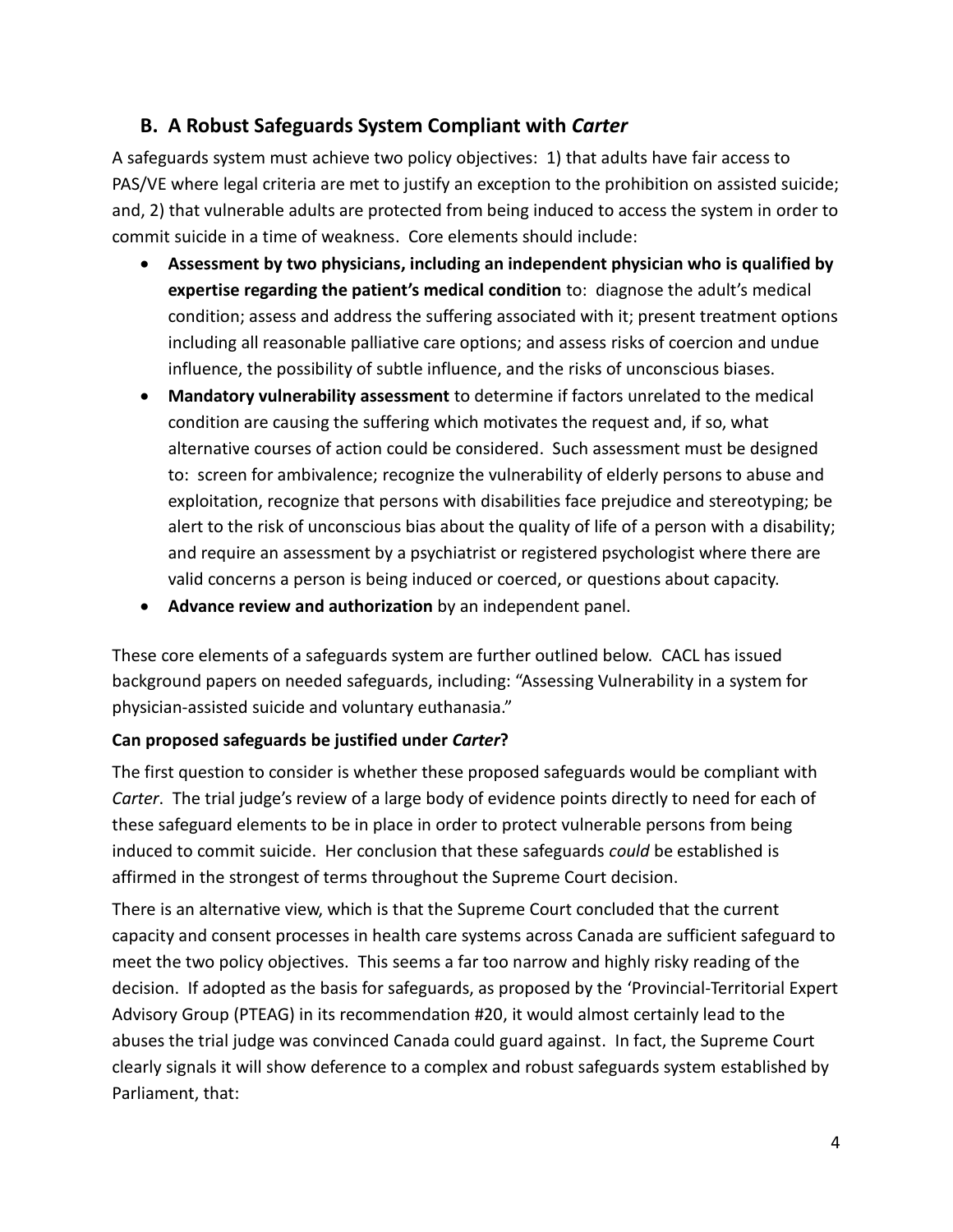- Responds to the complex social policy issue raised by PAS/VE; [at para. 98]
- Weighs and balances the perspective of those who might be at risk against that of those who seek assistance in dying; [at para. 98]
- Imposes "stringent limits that are scrupulously monitored and enforced"; [at para. 105]
- Legislatively restricts discretionary power of oversight mechanisms; [at para. 113]
- Is carefully monitored; [at para. 117]
- Does not invite abuse by making impotent criminal sanction against the taking of lives; [at para. 120] and,
- Fulfills a complex regulatory scheme created by Parliament. [at para. 125]

The Supreme Court arrives at these findings by accepting the trial judge's evidence and conclusion that a system with "properly designed and administered safeguards was capable of protecting vulnerable people from abuse and error" and quotes the trial decision (at para. 105) to this effect:

> My review of the evidence […] leads me to conclude that the risks inherent in permitting physician-assisted death can be identified and very substantially minimized through a carefully-designed system imposing stringent limits that are scrupulously monitored and enforced. [para. 883]

To arrive at her conclusion, the trial judge reviewed jurisprudence including the *Rodriguez*  majority decision and dissenting opinions, expert evidence, as well as the safeguards proposed by the plaintiffs in *Carter*. She points to an array of safeguards from these sources that she finds could address concerns about competence, voluntariness, informed consent, ambivalence and socially vulnerable individuals. In summary form, and for example, these include:

- **Properly-qualified and experienced physicians** who can reliably assess patient competence in the context of life-and-death decisions, "so long as they apply the very high level of scrutiny appropriate to the decision and proceed with great care." [para. 798]
- **Clinician awareness of the risks of coercion and undue influence**, of the possibility of subtle influence, and of the risks of unconscious biases regarding the quality of the lives of persons with disabilities or persons of advanced age." [para. 815]
- **Requirement to consider a range of treatment options** including all reasonable palliative care interventions, including those aimed at loss of personal dignity. [para. 831]
- **Screening for ambivalence**, by assessing capacity and requiring some time to pass between the decision and its implementation. [para. 843]
- **Assessment procedures which recognize that elderly persons are vulnerable** to abuse and that the assessment of voluntariness of elderly people must incorporate an understanding of that reality. [para. 847]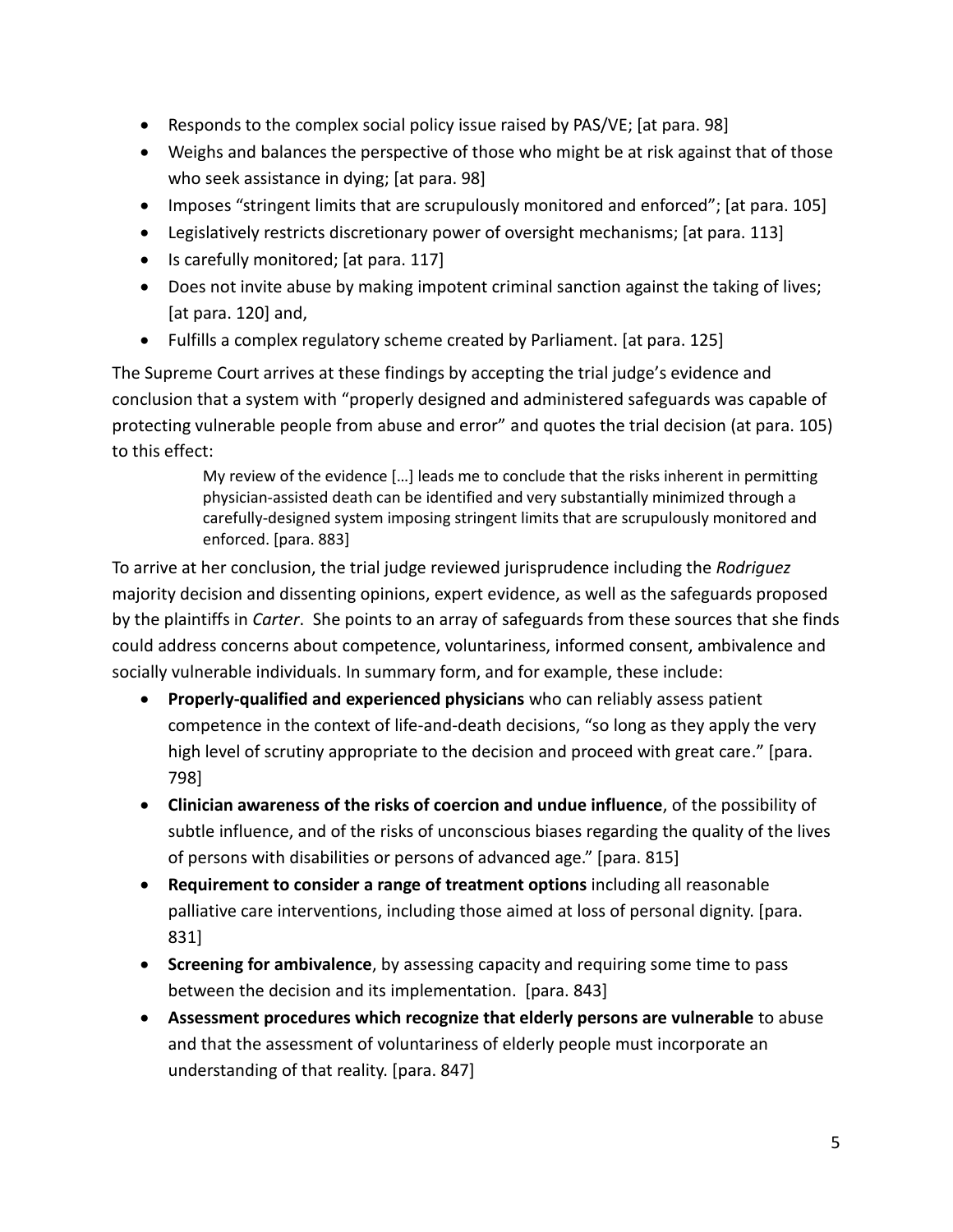**Assessments by qualified physicians who recognize that persons with disabilities face prejudice and stereotyping** and who are alert to the risk of unconscious bias about the quality of life of a person with a disability. [para. 853]

Justice Smith draws on the same sources to show how these safeguards could be instituted. In presenting the evidence, Justice Smith acknowledges: "This review of the evidence permits no conclusion other than that there are risks inherent in permitting physician-assisted death, and that the utmost care would be needed in designing and managing a system which would allow it, in order to avoid those risks." [para. 854] Again, in summary form, the evidence points to the following kinds of mechanisms:

- **Second opinion required –** The vetting process should require a second opinion regarding consent in all cases. This second opinion might involve a referral to a psychiatrist but might also be provided by a general practitioner or by a specialist in another field, as appropriate. [para. 855]
- **A defined, legal process to prevent coercion**, in order to protect those who are vulnerable and to make sure we are doing it for physical terminal illnesses and the attendant intractable physical, psychological and spiritual suffering, and excluding those with chronic mental illnesses. [para. 855]
- **Competence certified in writing by a treating physician and by an independent psychiatrist**. [para. 859]
- **Physician certification of terminal illness** and near death, no hope of recovery, suffering unbearable physical pain or severe psychological distress. [para. 859]
- **Prior and post review** to avoid abuse. [para. 864]

Justice Smith also presents the safeguards recommended by the plaintiffs in *Carter* including their recommendation for prior review and approval of requests and recommendations by physicians. The trial judge notes that the plaintiffs put their recommendations forward to "illustrate that less drastic means than a blanket prohibition are available to achieve Parliament's objective in a real and substantial manner." [para. 882] These include (at paras. 873-881):

- **mandatory psychiatric evaluation** for informed consent carried out at the highest degree of scrutiny
- **disqualification of Major Depressive Disorder**;
- a **minimum waiting period**;
- confirmation of the patient's diagnosis, prognosis, and treatment alternatives by **an independent physician** who is qualified by expertise or experience regarding the patient's illness;
- **required palliative care consultation** with a physician who has expertise in palliative care;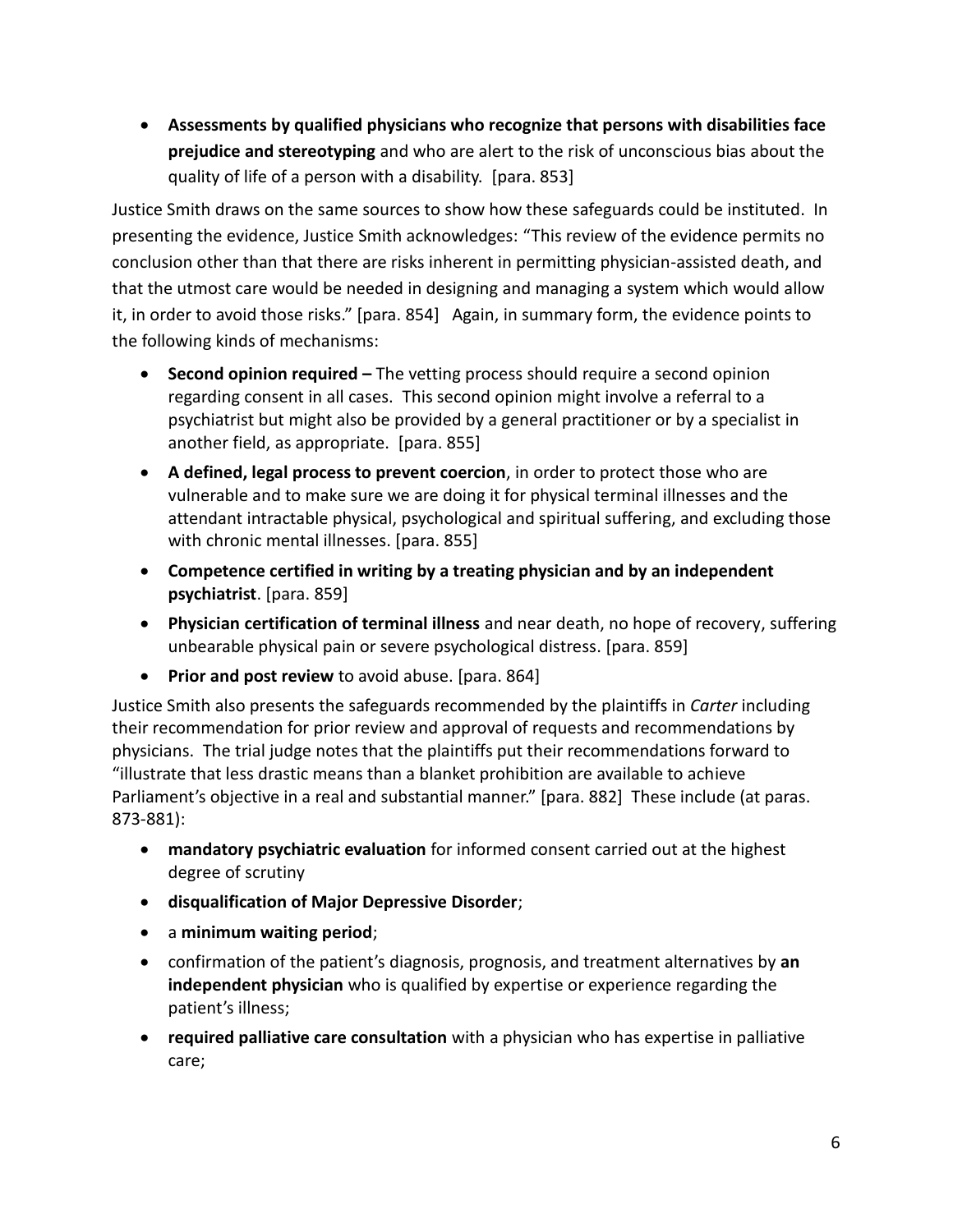- the physician and second physician must each be required to provide a report to an **expert review panel** that must consist of an ethicist, a lawyer and a doctor;
- within 48 hours of receiving the reports, the panel must review them for accuracy and adequacy of information, **and indicate whether they approve of the reports**.

 **patient right to appeal expert panel decision**, directly to the provincial Superior Court. The trial decision and the Supreme Court decision in *Carter* give substantial scope for designing a robust safeguards system. The evidence shows they are entirely justified and compliant with *Carter* given the objective of the prohibition and underlying values. Drawing on these sources, and based on our analysis of risks to vulnerable persons, we strongly recommend *Criminal Code*  provisions include:

## <span id="page-8-0"></span>**1. Clear standard for physician duties**

- undertake clinical diagnosis that clearly determines if medical criteria are met, consistent with the parameters set out in the *Criminal Code*
- take all reasonable steps to inquire into the causes of the patient's suffering and to provide options to address the causes;
- assess capacity to make a request for PAS/VE in the circumstances, including requirements to ensure all reasonable alternative courses of action are explored including palliative options, that relevant information is provided, and the patient can demonstrate and express understanding and appreciation of the nature and consequences of the decision, and the refusal of any alternative courses of action, if that is the case;
- prepare and provide reports, assessments, and other materials as may be needed, and including a vulnerability assessment, to accompany the patient's application to the review board considering the request.
- ensure other health care professionals are engaged as may be needed to fulfill these duties and meet the *Criminal Code* requirements for responding to requests for PAS/VE.

# <span id="page-8-1"></span>**2. Mandatory vulnerability assessment**

- Must be undertaken in response to each request in a manner and with valid procedures to determine if factors that could induce the patient to commit suicide in a time of weakness are motivating the request for PAS/VE. If such factors are identified, the physician(s) must:
	- o take all reasonable steps to assess suicide risk and patient safety needs
	- $\circ$  take any steps required to prevent suicide, and ensure the patient's safety and well-being;
	- $\circ$  determine whether such factors impair the patient's competence to consent.
	- $\circ$  engage a multi-disciplinary health team as may be required for these purposes.
- Where either physician is concerned that the patient requesting PAS/VE may also have a mental illness or disorder, a psychiatrist must be engaged to assess whether a psychiatric condition exists and, if so, whether it is impairing the adult's insight, cognition or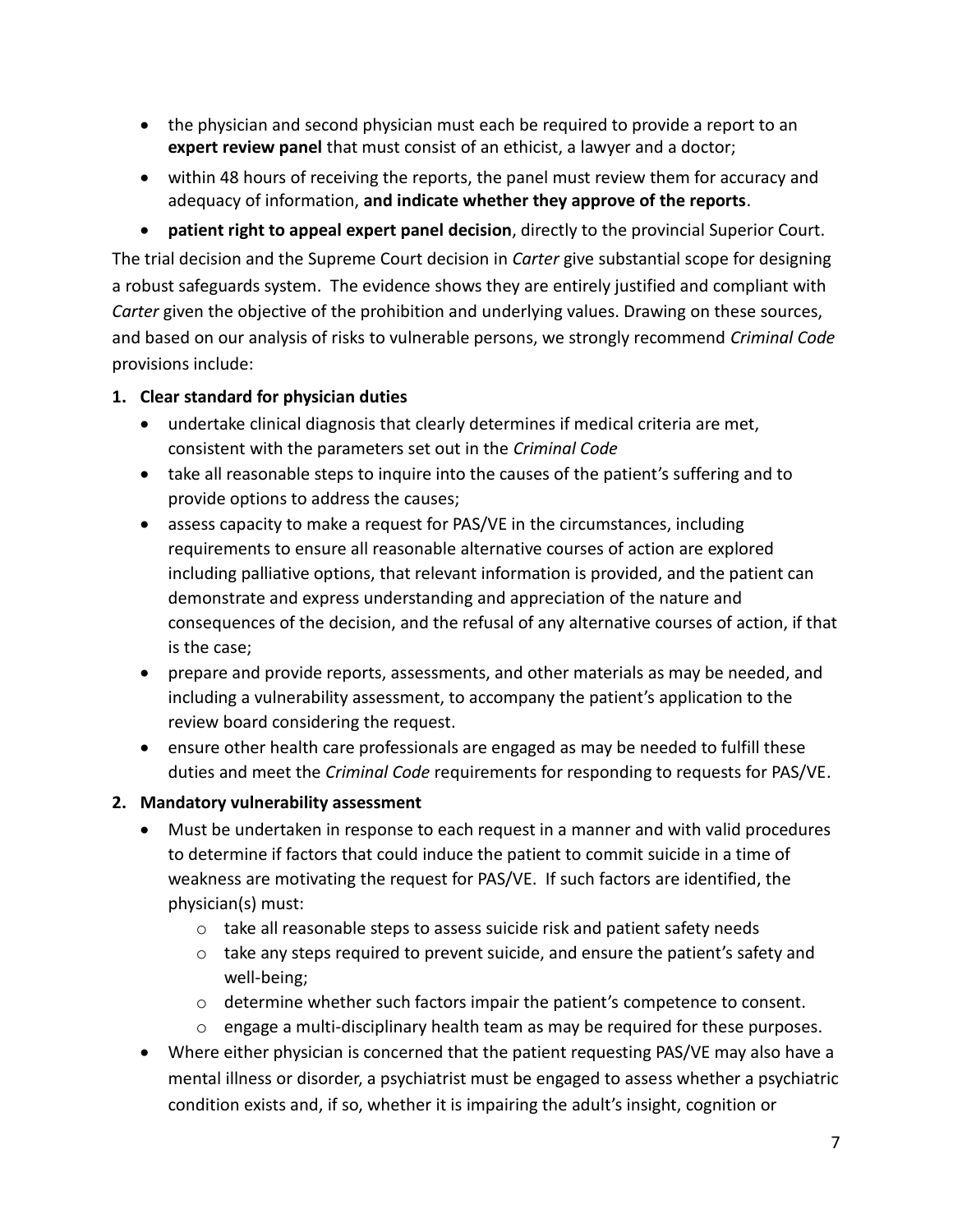judgment. The psychiatrist must provide a separate opinion to the review board on this matter, including whether capacity is sufficiently impaired by the psychiatric condition to render the adult unable to consent, and should be denied access on the principle of beneficence.

#### <span id="page-9-0"></span>**3. Advance review and authorization by an independent panel**

 The need for an advance independent review mechanism has been recognized in international law by the Treaty Body for the *International Covenant on Civil and Political Rights*, ratified by Canada in 1976. In its 2009 'Concluding Observations' on reports from the Netherlands, the United Nations Human Rights Committee, Treaty Body for the *Covenant,* states:

> The Committee remains concerned at the extent of euthanasia and assisted suicides in the State party. Under the law on the Termination of Life on Request and Assisted Suicide, although a second physician must give an opinion, a physician can terminate a patient's life without any independent review by a judge or magistrate to guarantee that this decision was not the subject of undue influence or misapprehension. (art. 6).

The Committee reiterated that its previous recommendations, made in 2001, calling for "independent review by a judge or magistrate" because of the potential for violation of the "inherent right to life" as recognized in Article 6 of the *Convention*.<sup>1</sup>

- There is also strong public support. Key among the findings of the 'Federal External Panel on Options' is that among the almost 13,000 respondents to its survey, 53% supported the establishment of an external mechanism to ensure that every request for physician-assisted suicide meets legal requirements. In a more recent poll by the Canadian Association of Retired Persons, 54% supported review by an independent review board, if review of each case were required.
- Proposed provisions for advance review and authorization are presented in "Draft Federal Legislation to Amend the Criminal Code to be Consistent with Carter v. Canada (Attorney General) 2015 SCC 5" prepared by David Baker and Gilbert Sharpe. It may be feasible to expand the mandate of the current Review Board's as proposed in that Draft.
- Alternatively, the *Criminal Code* could be amended to establish or designate separate review boards along the lines of those now provided for in section 672.38 of the *Code*. Provisions could require that a Review Board be established or designated for each province and territory to receive, consider and approve or deny applications for PAS/VE. Whether or not a judge was required would need consideration. Members appointed to the boards, and to rosters to be available for application reviews as needed could include judges, physicians, lawyers, bio-ethicists and public members. Under this approach, for example, the current Ontario Consent and Capacity Board could be designated for this purpose, provided it met the provisions set out in the *Code*.
- Whatever review board mandate, authority and structure is established, it must be designed to ensure consistency, transparency and fairness across all provinces and territories.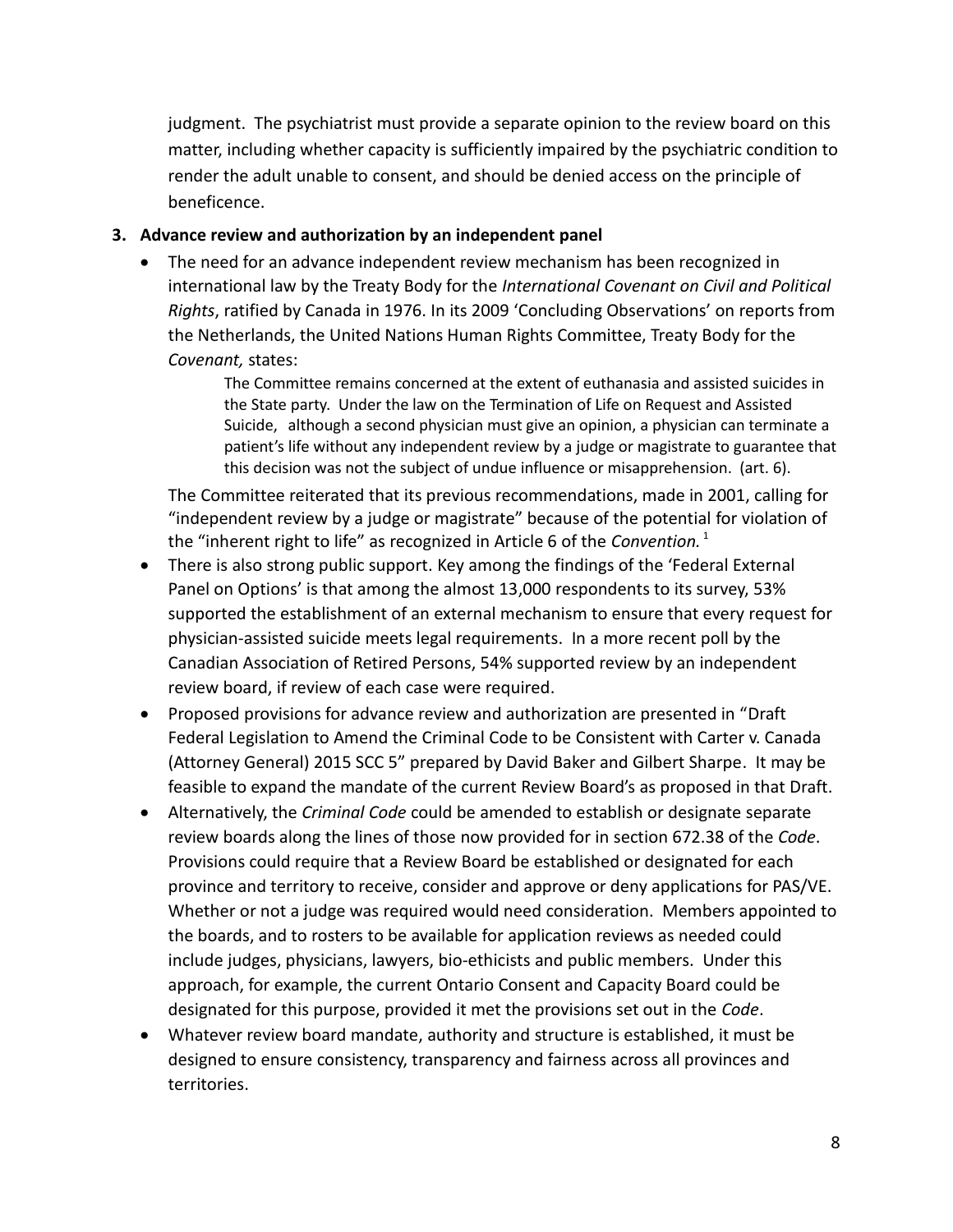- Some have suggested that any such review boards would unnecessarily obstruct access, and point to the Supreme Court's decision in *Morgentaler* to buttress this point. It is important to note that *Morgentaler* did not find that the therapeutic abortion committees were invalid under criminal law. The problem was that they were not designed or implemented in a manner that ensured fair access. As the Supreme Court stated: "When the decision of the therapeutic abortion committee is so directly laden with legal consequences, the absence of any clear legal standard to be applied by the committee in reaching its decision is a serious procedural flaw." Parliament can use the *Criminal Code* to guard against such flaws and ensure review panels make decisions expeditiously.
- CACL believes such a mechanism is essential, not only as a check to ensure physicians have fulfilled their duties, given the social values at stake. As importantly, it will clearly distinguish the between the roles of providing health care, and the authorizing of an intervention intended to bring about the death of a person. Thus, it will help to protect the integrity of the health care system. A physician's job is "never to throw in the towel" as one ethics director in a cancer care centre advised us. Separating out these roles may provide more physicians with confidence they can attend to their patients' suffering without violating their ethics. It will also help to build Canadians' trust in their health care system as this transformation is introduced.
- <span id="page-10-0"></span>**C. Restrictions on Access – Advance Directives and Mature Minors**
- <span id="page-10-1"></span>**1. Do not provide access by advance directive**
- *Carter* is crystal clear: the patient *must be capable in the circumstances of his or her condition*. This requires that a person must have capacity to consent to taking the dose that will trigger death, at the time it is administered. This means there is no room for advance directives. Parliament should clearly assert this in the legislation.
- *We cannot predict into the future either what those circumstances might be*, or how our future selves might suffer. Researchers call this the problem of "affective forecasting" in the area of living wills, and have found that when people actually arrive at the state their past selves imagined, even when quality of life is low, they almost unanimously want to eke out more time. $2$
- Advance directives *do not have equal moral authority to the decision of a capable adult in the current moment*. Ethicists say the reasons are: 1) the future may hold "radically altered circumstances" and so a pre-determined decision cannot be binding; 2) "therapeutic options and hence prognosis can change over time; and, 3) "individual's interests" can change in unforeseen and unpredictable ways, which means a person can fail to appreciate the pleasures that might be found in a future, unexpected life.<sup>3</sup>
- An *advance directive made for withdrawal of treatment is ethically completely different* than one for PAS/VE. The former requires that a health care provider stop an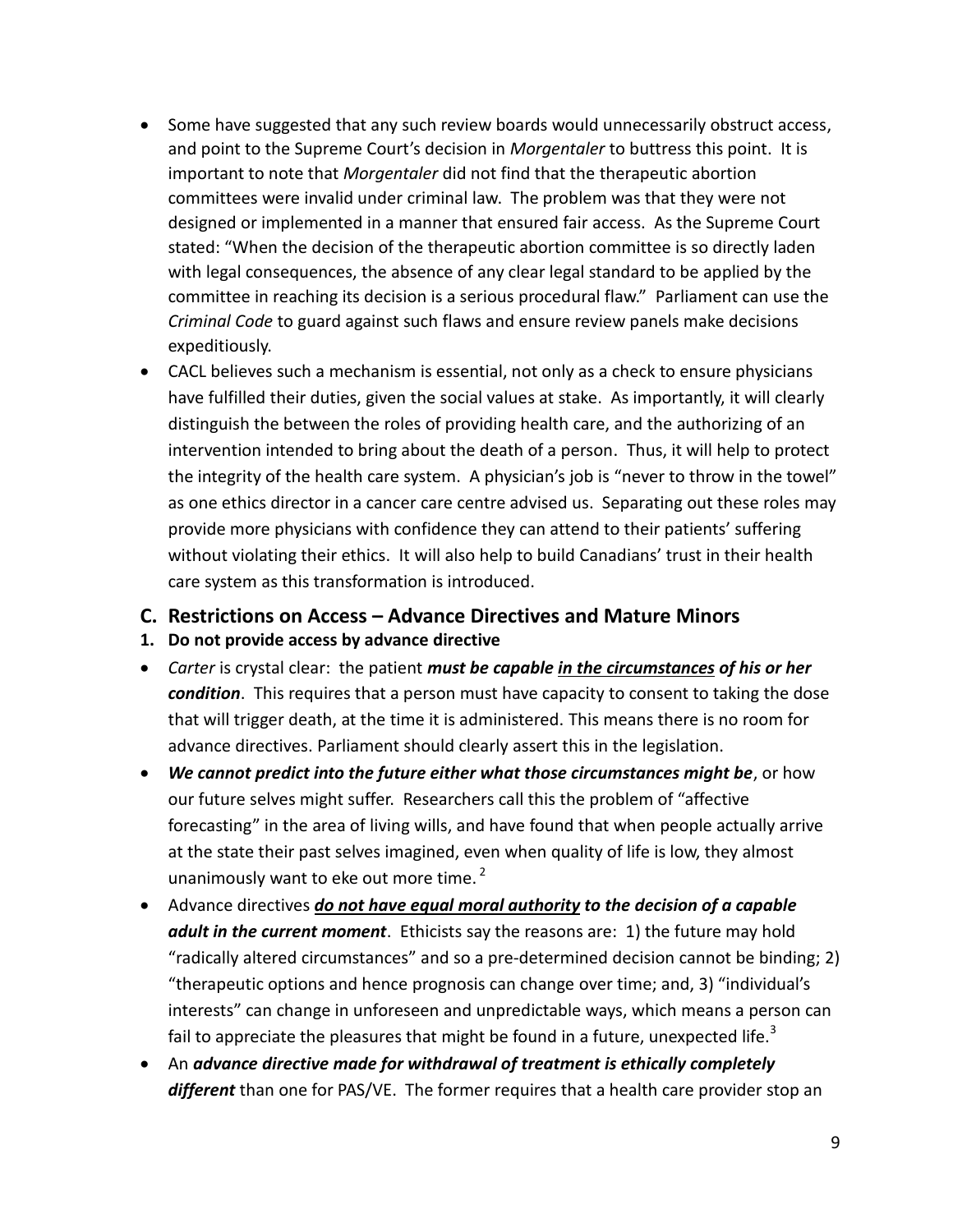intervention at a specified 'triggering' point when a person is no longer able to consent, because we have a right not to have our bodies interfered with. Not to respect that directive can constitute criminal assault. It is an entirely different matter, ethically and legally, to direct in advance that health care providers administer substances intended to terminate the life of a person who is unable to consent. For Parliament to provide authority for advance directives, would entirely undermine a vulnerable persons' inherent right to life, and go far beyond the very strict exceptions *Carter* allows.

 There are concerns that without provision for advance directives, people may request PAS/VE and die earlier than they otherwise would have. We believe this would be a tragic outcome of the right to PAS/VE that Canadians now have in certain circumstances. But we must go to the underlying cause and heart of this problem. Canada lacks the desperately needed national strategies and investments in palliative care, home care and disability supports that the majority of Canadians are calling for in response to the *Carter* decision, as we see in the poll conducted by the Federal Panel. Especially in the wake of *Carter,* Canadians need clear messages from Parliament: that living with neurological conditions or diminishing cognitive or physical capacities need not be a reason to die; that vulnerable persons and their family caregivers will be supported; that caring, interdependence and changing, even declining, capacities are part of how we see good lives being lived in this country; and, that Canada safeguards both the right to autonomy and the right to life, dignity and inclusion, regardless of one's vulnerabilities.

#### **2. Restrict access to those 18 and over**

<span id="page-11-0"></span>There has been much discussion of whether *Carter* justifies defining 'adult' to include mature minors. CACL strongly recommends against this inclusion, for the following reasons:

- Nowhere does the trial decision, the Supreme Court decision*,* or the Supreme Court order extending the stay of invalidity, anticipate or consider this expansion. *Carter*  makes explicit that PAS/VE "for minors or persons with psychiatric disorders or minor medical conditions", "would not fall within the parameters suggested in these reasons."
- As University of Toronto law Professor, Trudo Lemmens has stated on this question, "In other areas of social life, including areas related to health care and public health protection, and the right to vote, we do have specific age limits that restrict decision making, including the age for buying tobacco and alcohol, or age limits in relation to gamete donation and surrogacy under the *Assisted Human Reproduction Act*. In *A.C. v Manitoba* the Supreme Court explicitly recognized that for decisions that are associated with more risk, a more careful and comprehensive scrutiny is necessary. Treating mature minors differently is, in other words, compatible with the Charter." <sup>4</sup> We accept that the breadth of experience gained over that lifespan is an essential feature of capacity to make certain legal decisions. We firmly believe that the same rationale applies to this decision, and even more so given what is at stake – the state-sanctioned taking of life.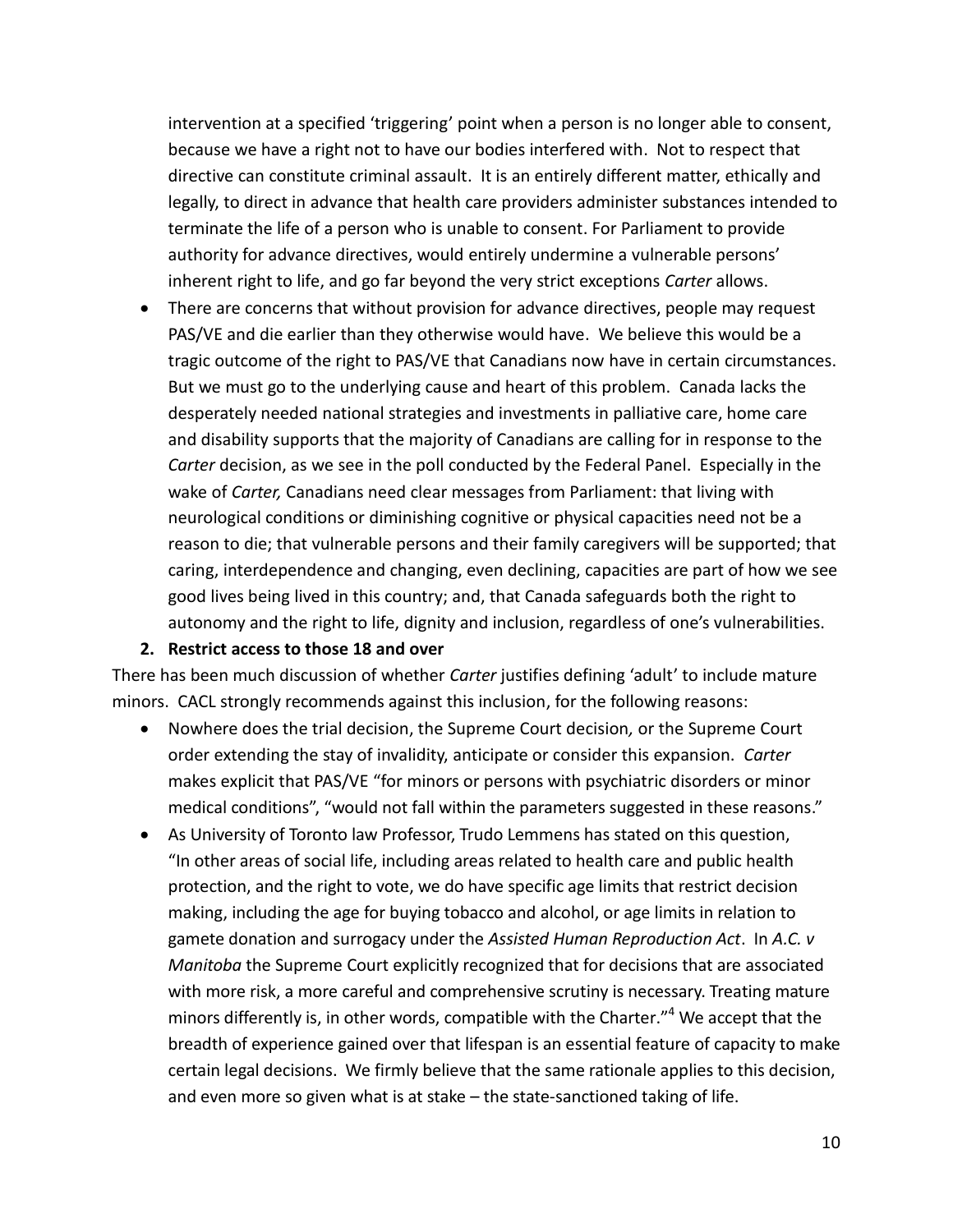### <span id="page-12-0"></span>**Conclusion**

At this critical moment in our history, we appeal to you as Parliamentarians to embed in the *Criminal Code* the safeguards needed for both fair access *and* assured protection of vulnerable persons. Provincial/territorial health authorities and regulators, physicians, and other health professionals need clearly and unequivocally stated legal requirements to ensure their policy and program development is compliant. Just as importantly, patients, families, loved ones and caregivers need to fully understand their rights and obligations, as they face among the most difficult decisions of their lives. Our recommendations are informed by all these concerns and, in particular, by people with intellectual disabilities and their families who understand deeply what it means to live in vulnerability and aspire to inclusion.